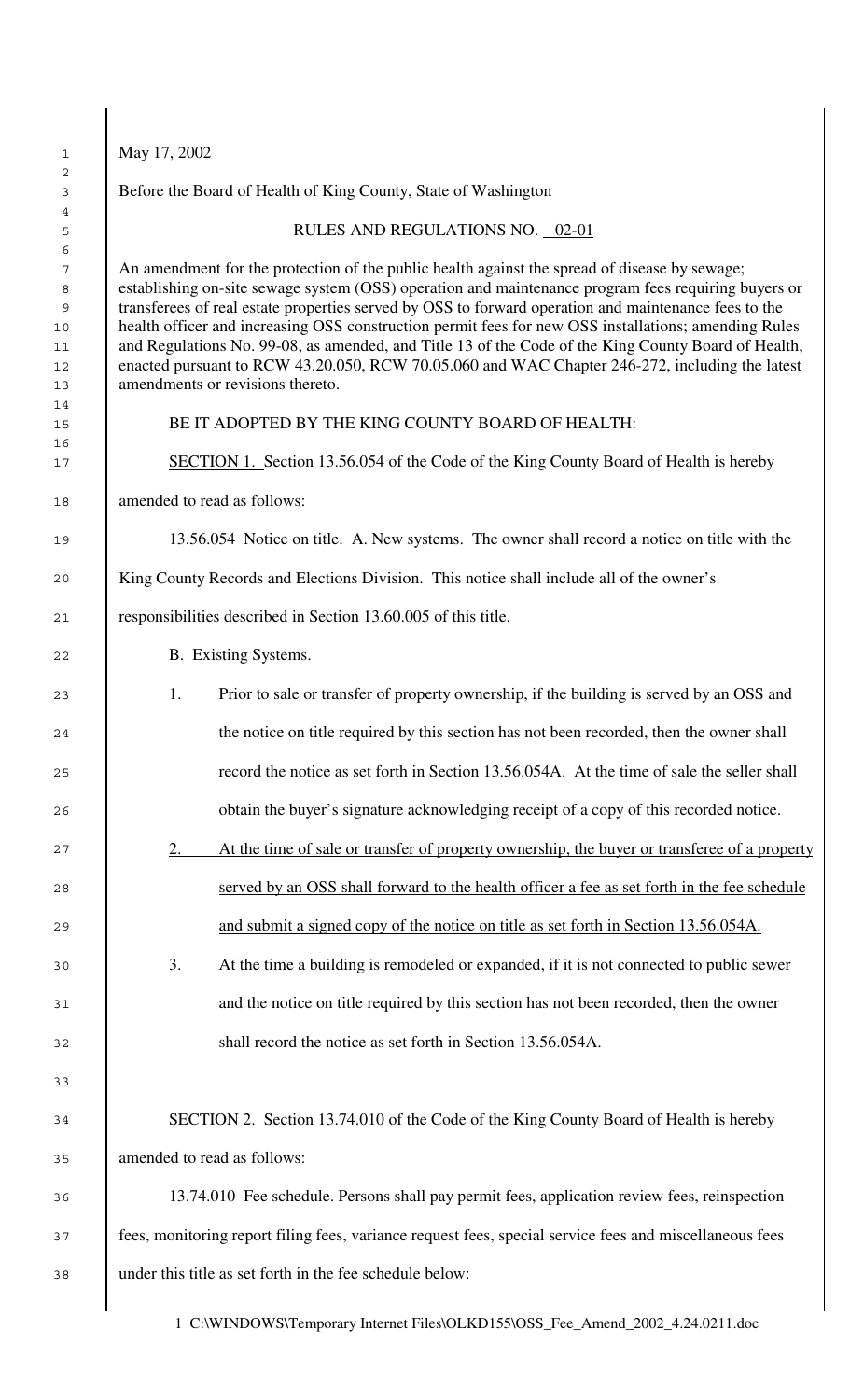| 39 | 1. | OSS construction permit fee                             |
|----|----|---------------------------------------------------------|
| 40 |    | a. single family, new pressurized  \$420.00 \$460.00    |
| 41 |    |                                                         |
| 42 |    |                                                         |
| 43 |    |                                                         |
| 44 |    |                                                         |
| 45 | 2. | Designer certificate of competency fee                  |
| 46 |    |                                                         |
| 47 |    |                                                         |
| 48 |    |                                                         |
| 49 | 3. | On-site system maintainer certificate of competency fee |
| 50 |    |                                                         |
| 51 |    |                                                         |
| 52 |    |                                                         |
| 53 | 4. | Master installer certificate of competency fee          |
| 54 |    |                                                         |
| 55 |    |                                                         |
| 56 |    |                                                         |
| 57 | 5. | Associate installer certificate of competency fee       |
| 58 |    |                                                         |
| 59 |    |                                                         |
| 60 | 6. | Pumper certificate of competency fee                    |
| 61 |    |                                                         |
| 62 |    |                                                         |
| 63 |    |                                                         |
| 64 |    |                                                         |
| 65 | 7. | Site design application review fee                      |
| 66 |    |                                                         |
| 67 |    |                                                         |
| 68 |    |                                                         |
|    |    |                                                         |

 $\overline{\phantom{a}}$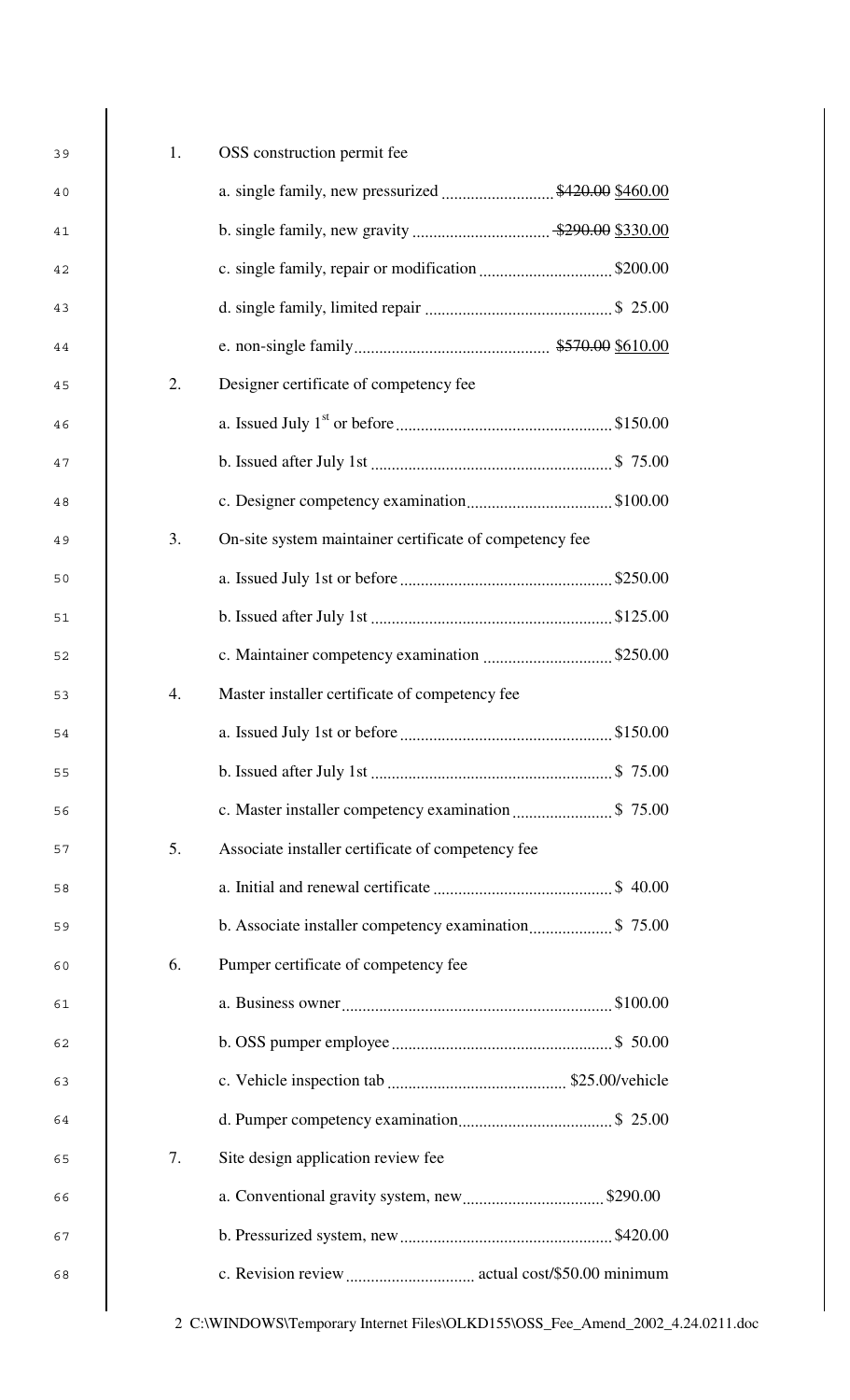| 69       | 8.<br>Community and large on-site systems review fees       |                                                                    |  |  |
|----------|-------------------------------------------------------------|--------------------------------------------------------------------|--|--|
| 70       |                                                             | a. Preliminary engineering report, new and replacement  \$300.00   |  |  |
| 71       |                                                             |                                                                    |  |  |
| 72       |                                                             | c. Plans and specifications, repaired and replacement  \$250.00    |  |  |
| 73       |                                                             |                                                                    |  |  |
| 74       | 9.                                                          | Subdivision review fees                                            |  |  |
| 75       |                                                             |                                                                    |  |  |
| 76       |                                                             |                                                                    |  |  |
| 77       | 10.                                                         | Sewage Review Committee fees                                       |  |  |
| 78       |                                                             |                                                                    |  |  |
| 79       |                                                             |                                                                    |  |  |
| 80       | 11.                                                         | Miscellaneous fees                                                 |  |  |
| 81       |                                                             |                                                                    |  |  |
| 82       |                                                             | b. Wastewater tank manufacturers standards                         |  |  |
| 83<br>84 |                                                             | actual costs over \$150.00                                         |  |  |
| 85       |                                                             |                                                                    |  |  |
| 86       |                                                             | c. OSS maintainer's report filing (database management) \$ 10      |  |  |
| 87<br>88 |                                                             | d. Alternative, community, commercial system monitoring by         |  |  |
| 89       |                                                             |                                                                    |  |  |
| 90       |                                                             | f. Disciplinary/performance review conference for certificate      |  |  |
| 91       |                                                             |                                                                    |  |  |
| 92<br>93 |                                                             | g. Reinstatement of certificate after                              |  |  |
| 94       |                                                             |                                                                    |  |  |
| 95       |                                                             |                                                                    |  |  |
| 96       | j. Replacement private well/spring location review \$115.00 |                                                                    |  |  |
| 97       |                                                             |                                                                    |  |  |
| 98       |                                                             | OSS operation and maintenance program fee due from buyer or        |  |  |
| 99       |                                                             | transferee of a property served by OSS at time of sale or transfer |  |  |
| 100      |                                                             |                                                                    |  |  |
| 101      |                                                             |                                                                    |  |  |

 $\overline{\phantom{a}}$